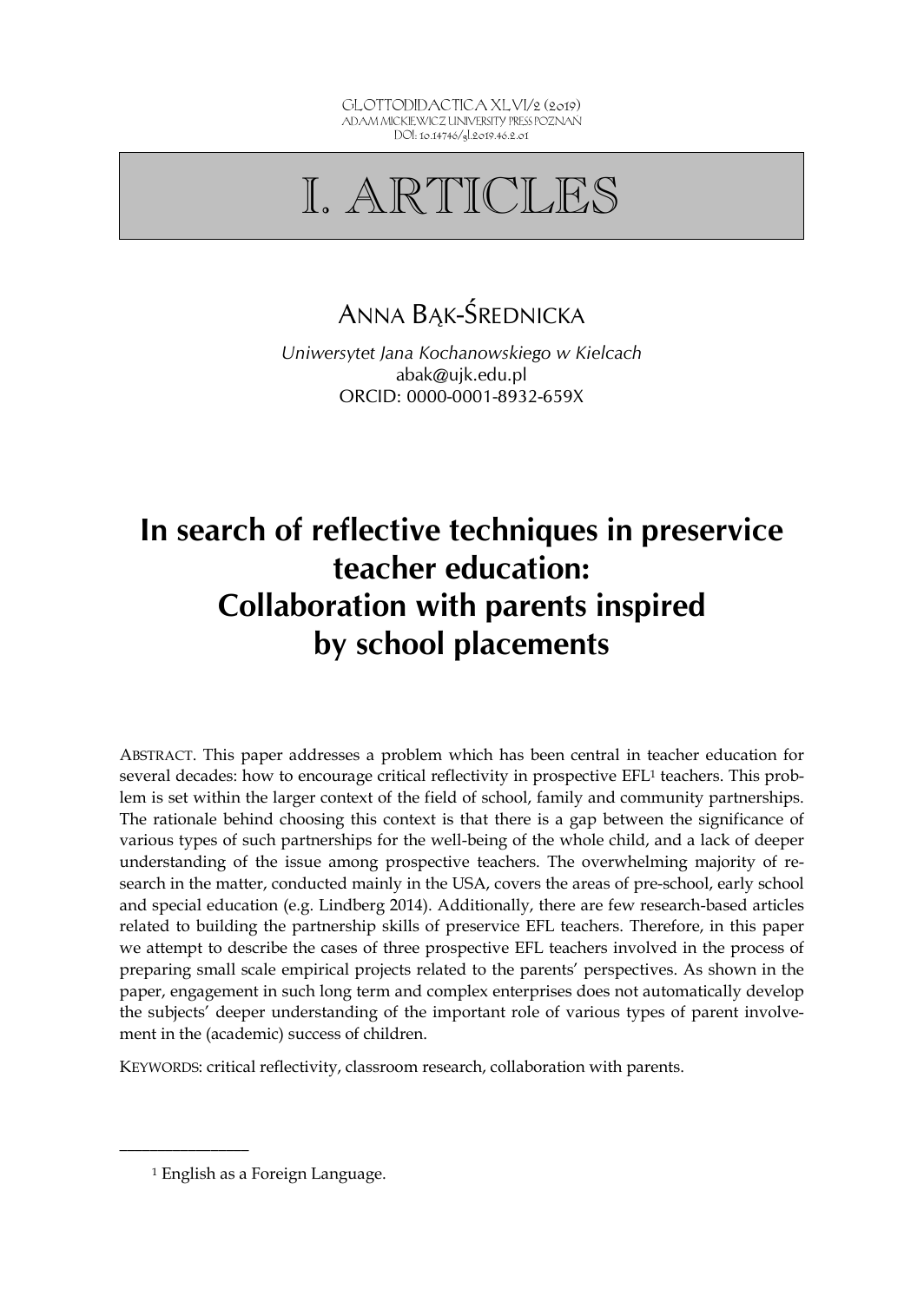### **1. INTRODUCTION**

This paper focuses on selected techniques promoting critical reflectivity in prospective EFL teachers. The context is narrowed to the topic of various types of collaboration between prospective teachers and the parents of the children they teach during school placements, which is one of several areas neglected in teacher training programmes (see e.g. Epstein 2011; Błaszczyk 2014). The paper puts forward an idea of choosing topics pertaining to family and community involvement by (under)graduate students for their research projects (Epstein 2011: 9, 20). It is assumed that such long-term parent-related projects can spark prospective EFL teachers' greater interest in various types of collaboration with parents, reflect their growing understanding of the issue, and coincide with the natural progression of their critical reflection skills. This aligns with the constructivist problem-solving approach in teacher preparation (Sudzina 1997: 199).

The paper starts with a brief literature review on pre-service teachers' attitudes towards school-home relationships. Even though quality relationships are crucial for the academic success of primary pupils, too little has been done to help prospective teachers understand and distance themselves from stereotypical views of the merely supportive role of parents. Partly due to this negligence, practicing teachers tend to keep parents at a safe distance (e.g. Lortie 2002). Banasiak (2013) presents the actual state of the partnership between school, family and local community in Poland, in light of the principles of the 1999 education reform. The author explains that the culturally determined inability or unwillingness of parents and teachers to actively and closely collaborate is dictated, among other things, by their own school experience as well as the common generational experience of "socialist cooperation"2 (2013: 49). In addition, Banasiak (2013: 108) contends that the steadily growing awareness of the importance of the quality and quantity of schoolfamily contact on the part of teachers contrasts with parental lack of awareness as regards their rights in school policy decision-making. The types of school-home contacts are limited merely to parent-teacher conferences, consultations, phone calls, and traditional correspondence including notes in pupils' exercise books or emails. Banasiak (2013: 189) postulates that the situation could be improved by, for example, introducing changes in the first cycle of teacher education3.

In line with the abovementioned approach, the practical part of the paper illustrates how a diploma seminar course and practicum can be success-

<sup>&</sup>lt;sup>2</sup> "Socialist cooperation" is a term which refers to the Polish People's Republic, which lasted from 1947 until 1989, when life was controlled by the Soviet Union.

<sup>3</sup> See e.g. Sobierajska (2014).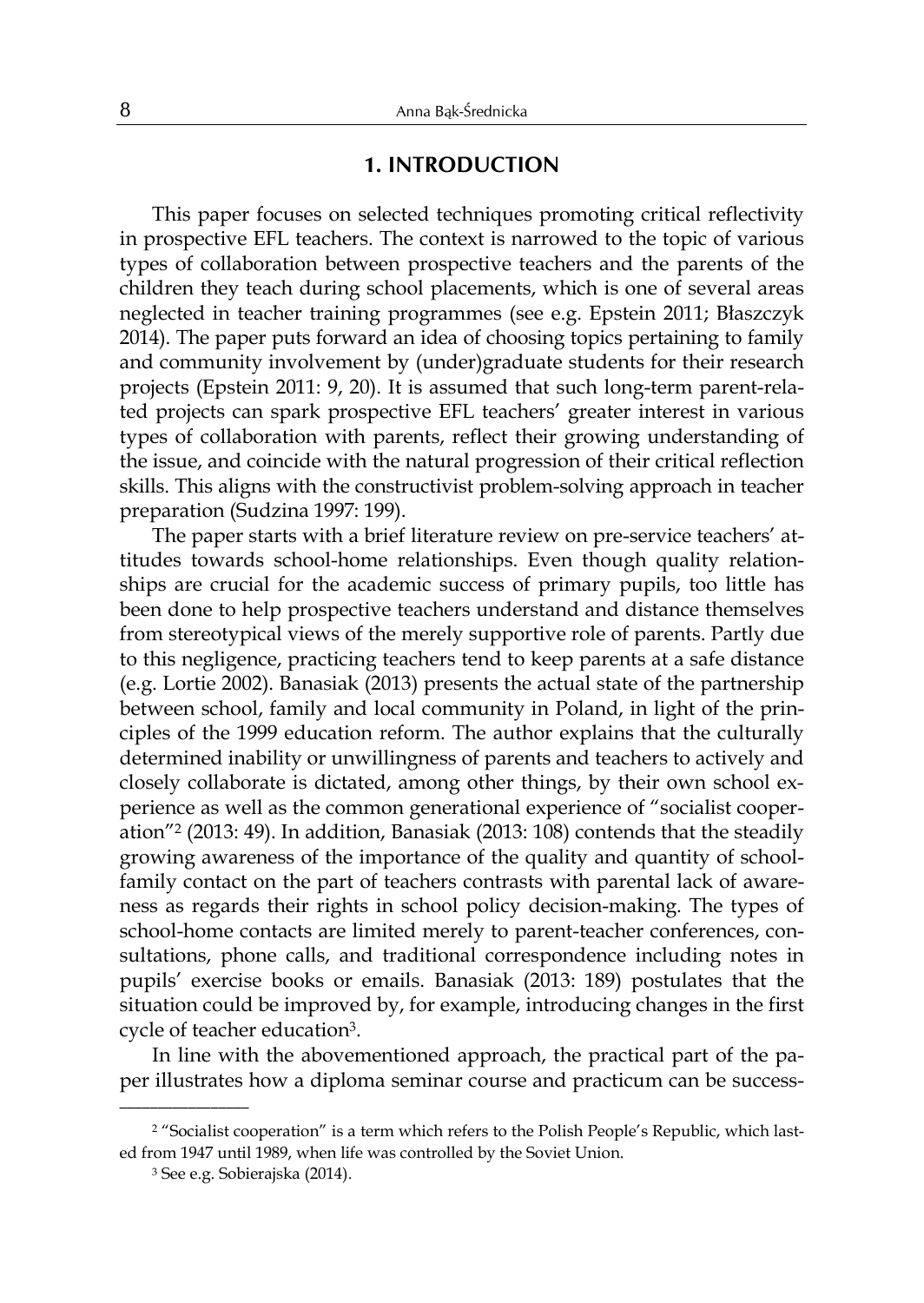fully combined to prepare small-scale parent-related projects. Three seminar students who are the subjects of this case study had a personalized framework built into their school placements or workplace. The overall aim of this study was to use Epstein's model of parental involvement (2011) in order to discover to what extent, if at all, the long-term and complex process of writing a diploma project in EFL prepared future teachers to appreciate the active parental role in the education of their pupils.

### **2. TEACHER-PARENT COLLABORATION: THREE MODELS**

Bronfenbrenner's (1979) ecological model of human development locates parent-teacher collaboration in a complex network of hierarchically interrelated systems. It assumes five subsystems, from proximal processes (microsystem, mesosystem)4 to more distal environments (exosystem, macrosystem, chronosystem), which influence human growth. From the perspective of this ecological model, "the relations between home and school" are within the mesosystem which embeds microsystems (Bronfenbrenner 1993: 40). Bronfenbrenner reasons that the pupil's (further) educational success depends on the quality and quantity of child-parent interactions, as well as on "two-way communication and participation in decision making by parents and teachers" (Bronfenbrenner 1993: 40).

A corresponding version of Bronfenbrenner's ecological model of human development is Epstein's (2011) social model, with six categories of parental involvement, based on the theory of overlapping spheres of influence of family, school, and community. This evidence-based framework of "Six Types of Involvement" includes: Type 1 (Parenting), Type 2 (Communicating), Type 3 (Volunteering), Type 4 (Learning at Home), Type 5 (Decision Making), and Type 6 (Collaborating with the Community). Parenting refers to supporting parents in creating a positive home environment that is conductive to the child's learning and development. This can be achieved by means of workshops, educational films, or making home visits. Communicating consists of informing parents about the school curriculum and their children's learning outcomes by means of parent-teacher conferences, school reports, and phone calls. Volunteering refers to encouraging parents to become engaged in school life by means of participating in school trips, lessons, and

<sup>4</sup> Microsystem "refers to the relationship between a developing person and the immediate environment, such as school and family", whereas macrosystem "refers to institutional patterns of culture, such as the economy, customs and bodies of knowledge" (Bronfenbrenner 1993: 37).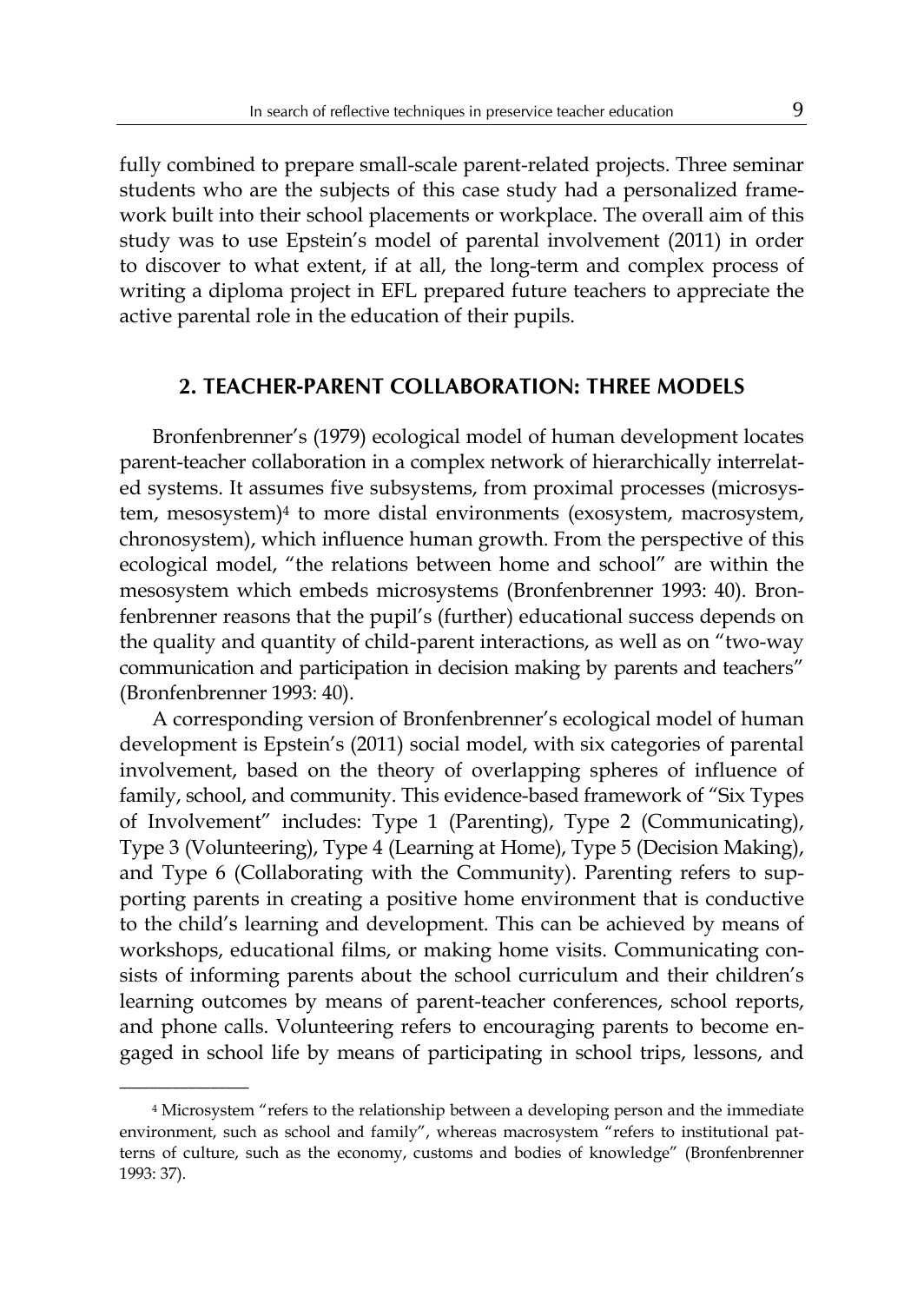parent patrol programs. Learning at Home involves providing parents with strategies regarding how to work with their children at home, how to support them in doing homework, how to recognize and develop their talents, as well as how to support teachers by solving the problems which occur during lessons at home. Decision Making stands for involving parents in leadership and taking decisions concerning school policy. Collaborating with the Community involves parents in solving problems and activities to build the local community. The specific practices and challenges within each type, as stated by Epstein (2011: 387), are subject to redefinition to better match the needs and expectations of new generations of pupils, parents and teachers (Epstein 2011: 387*–*492). As already stated, even though there are coherent theories of the significance of parent-teacher collaboration in nurturing children's academic success, they are not applied particularly well in practice5.

The theoretical model by Hoover-Dempsey and Sandler (1995; 1997; 2005, after Green, Walker, Hoover-Dempsey & Sandler 2007), in turn, describes three groups of intrapersonal and interpersonal factors which contribute in the decision making process of parental home-based and school-based involvement. Overall, parental (a)motivation to engage in involvement activities comes from their motivational beliefs, their perceptions of invitations issued by teachers and school, and their perceived life context (Green et al. 2007: 533). Most importantly, the engagement is crucially dependent on "parents' interpersonal relationships with children and teachers" by means of specific child invitations and specific teacher invitations (Green et al. 2007: 540). Likewise, Rokita-Jaśkow (2013) conducted a study that investigated parental aspirations regarding very early foreign language learning. She concludes that "parental aspirations and expectations are dependent on such factors as parental level of education (especially maternal), parental age (especially paternal) and SES6" (Rokita-Jaśkow 2013: 266). As revealed in her study, the quality of home-based parental involvement in very early FLL<sup>7</sup> correlates with these factors.

<sup>5</sup> See e.g. Epstein (2011: 7) who states that in the USA "most colleges and universities are not adequately preparing new professional educators to work with students' families and communities"; likewise, as reported by Gołębniak and Krzychała (2015: 108), in Poland we can observe the process of marginalizing the role of the pedagogical and psychological component of preservice teacher education, especially when it comes to the teaching practice. Moreover, as reported by Walczak (2012), beginning teachers in Poland do not have well developed competences to build, *inter alia*, quality relationships with parents.

<sup>6</sup> Socioeconomic Status.

<sup>7</sup> Foreign language learning.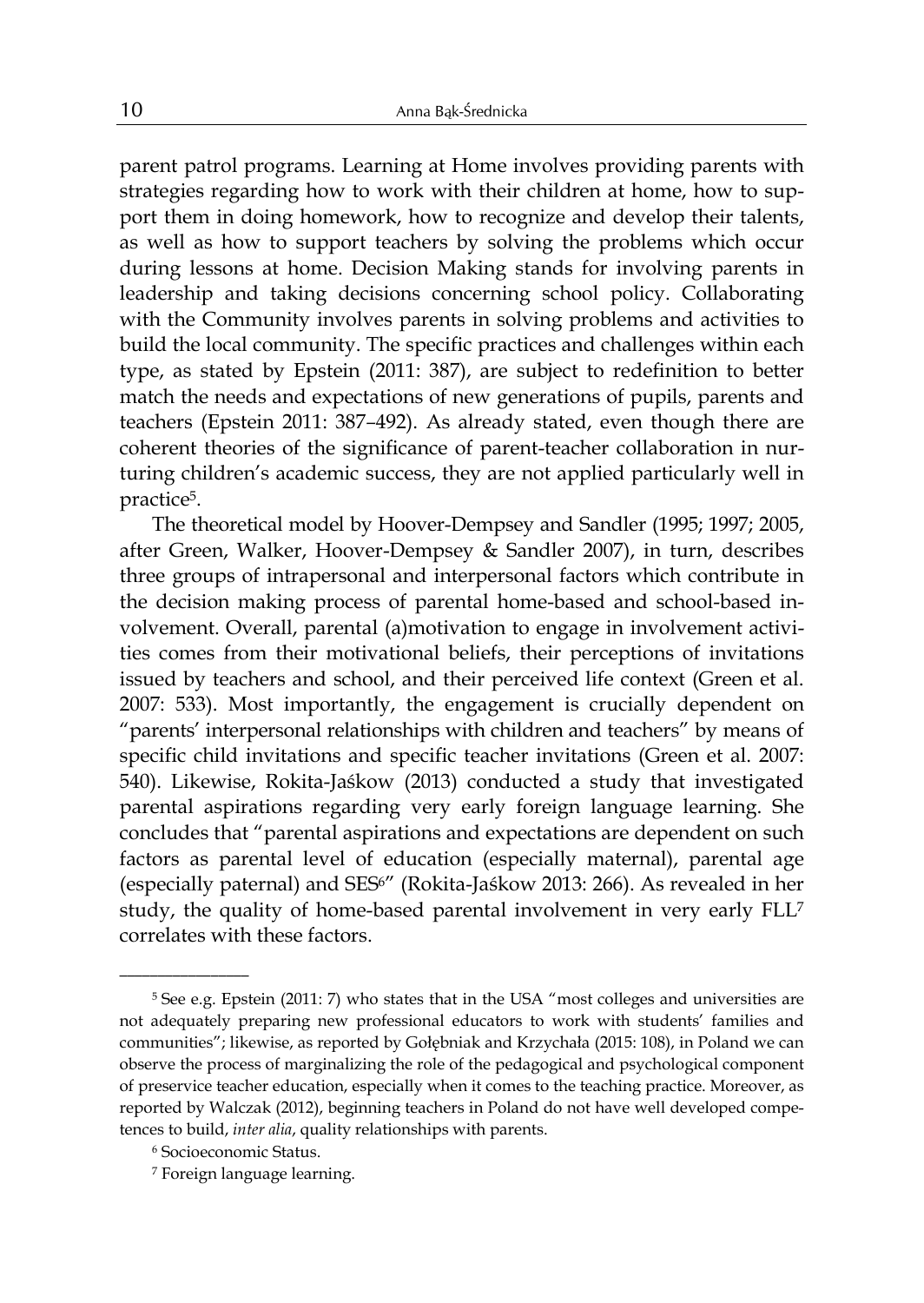## **3. PRESERVICE TEACHERS-PARENTS RELATIONS: LITERATURE REVIEW**

In this section, we review research on preservice teachers' attitude towards parental engagement. The articles were selected according to whether there were used research methods (partly) based on Epstein's (2011) model of six types of involvement. In particular, we examine research articles by McBride (1991), Katz and Bauch (1999), Graue and Brown (2003), Uludag (2008), Lindberg (2014), Brown, Harris, Jackobson and Trotti (2014), and Bąk-Średnicka (2018). This selection shows a general tendency for the overwhelming majority of teacher education studies devoted to parent-teacher rapport to be conducted in the USA.

McBride (1991) conducted an exploratory study on a sample of 271 undergraduate early childhood teacher education majors at a university in the USA in order to discover their attitudes towards five types of parental involvement with reference to Epstein's model (1987; 2011) (Type 5 and Type 6 were merged into one category). During the process of gathering data, about one-third of the participants "were completing their student teaching placements" (McBride 1991: 7). The participants in the study filled out a questionnaire which was a modified version of a tool offered by Epstein and Dauber (1989) consisting of "83 items measuring attitudes toward different aspects of parental involvement, as well as open-ended questions and items for demographic and background information" (McBride 1991: 7).The results show that students' attitude towards all six types of involvement is positive, but the preservice teachers believed that Type 2 (Communicating) was the most important type of parental engagement. Those participants who "were in the field working with children and their parents" showed significantly greater awareness of the importance of the engagement (McBride 1991: 11). The favourable attitude towards all varying types of family-school partnership on the part of the preservice teachers did not coincide with in-service teachers' willingness to "utilise strategies" since the number of teachers "to encourage such involvement is low (Epstein 1986, Swick & McKnight 1989)" (McBride 1991: 6). When asked "why very few inservice teachers utilize parental involvement techniques", most of the respondents said that teachers lack knowledge and skills of how to do it (McBride 1991: 12). Also, the overwhelming majority of the respondents agreed that "teacher education programs should include a required course on parental involvement" (McBride 1991: 12–13).

Katz and Bauch (1999) undertook a study whose aim was to examine the effectiveness of The Peabody Family Involvement Initiative (PFII). Its aim was to prepare early teacher education students as well as primary and sec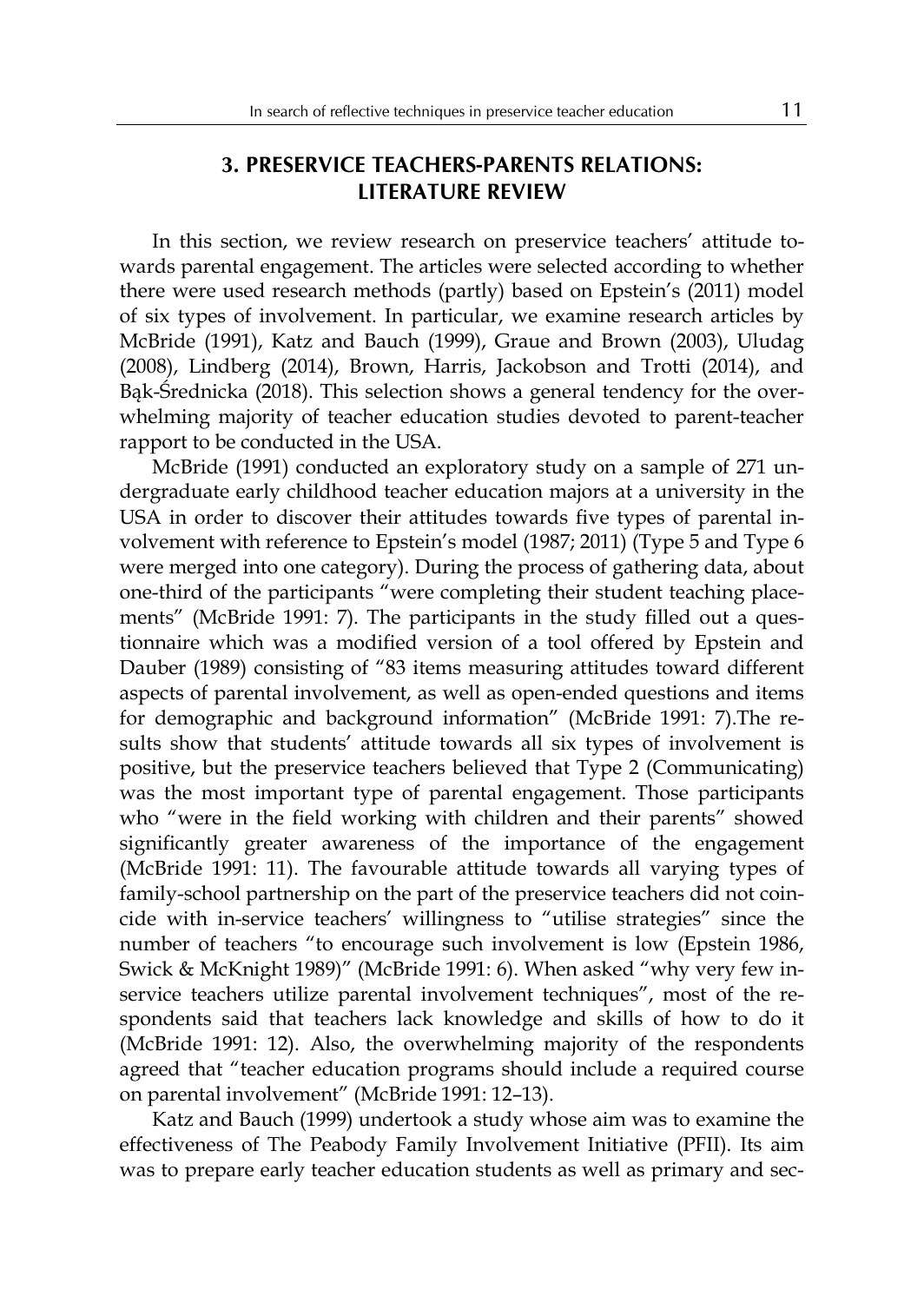ondary education majors for family involvement. PFII is based on the principles of Bronfenbrenner's model (1979) as well as on Epstein's six family involvement categories (Katz & Bauch 1999: 191). In particular, the aim of the study was to answer questions related to the participants' evaluation of the initiative in order to examine if there were any differences as regards "subjects who completed the PFII and those who had no specific training" (Katz & Bauch 1999: 192*–*193).

The tools used in the study were consistent with Epstein's model (2011). There were three groups of preservice and in-service teachers who participated in the study. The second group comprised 66 preservice teachers who had completed their 15-week long teaching practice as well as 67 preservice teachers who had completed "a parent / school collaboration course" (Katz & Bauch 1999: 195). The results show that both groups of preservice teachers believed that all types of parental involvement are important, but they were of the highest opinion of "scheduled parent-teacher conferences", i.e. Type 2 (Communicating). Despite having completed the course on collaboration with parents, students still needed more training, especially in order to better understand "a teacher's role and the reality of the school setting" (Katz & Bauch 1999: 197).

Graue and Brown (2003), in turn, investigated a sample of 130 entry-level elementary and secondary undergraduate teacher education students from a Midwestern university in the United States. The study was a part of a larger project "examining students' development of beliefs about home-school relations during a teacher education program" (Graue & Brown 2003: 722). The data were gathered by means of a survey which represented Epstein's six categories of parental involvement (1995; 2011). The participants were asked questions on: [1] their childhood memories about their parents' involvement in school learning, [2] their conceptualisations of the roles of teachers and parents in education, and [3)] their plans to involve parents in school learning. The results show that home-school relations in preservice student teachers' memories were of Epstein's Type 2 (Communicating) and Type 3 (Volunteering) dimensions limited to "support at a distance" (Graue & Brown 2003: 725). As regards their conceptualisations of the role of teachers and parents, "parental knowledge was not conceptualised as extending beyond the household and family" (Graue & Brown 2003: 726). Consequently, preservice student teachers believed that a parent is a limited collaborator for a teacher, in the sense that s / he "is attentive and deferentially responds to teacher requests" (Graue & Brown 2003: 727).

The results of the study related to preservice student teachers' plans to involve parents show that "the anticipated activities are teacher directed and relatively non-collaborative, requiring families to respond to the school's agenda" such as, for example, parent-teacher conferences or calling home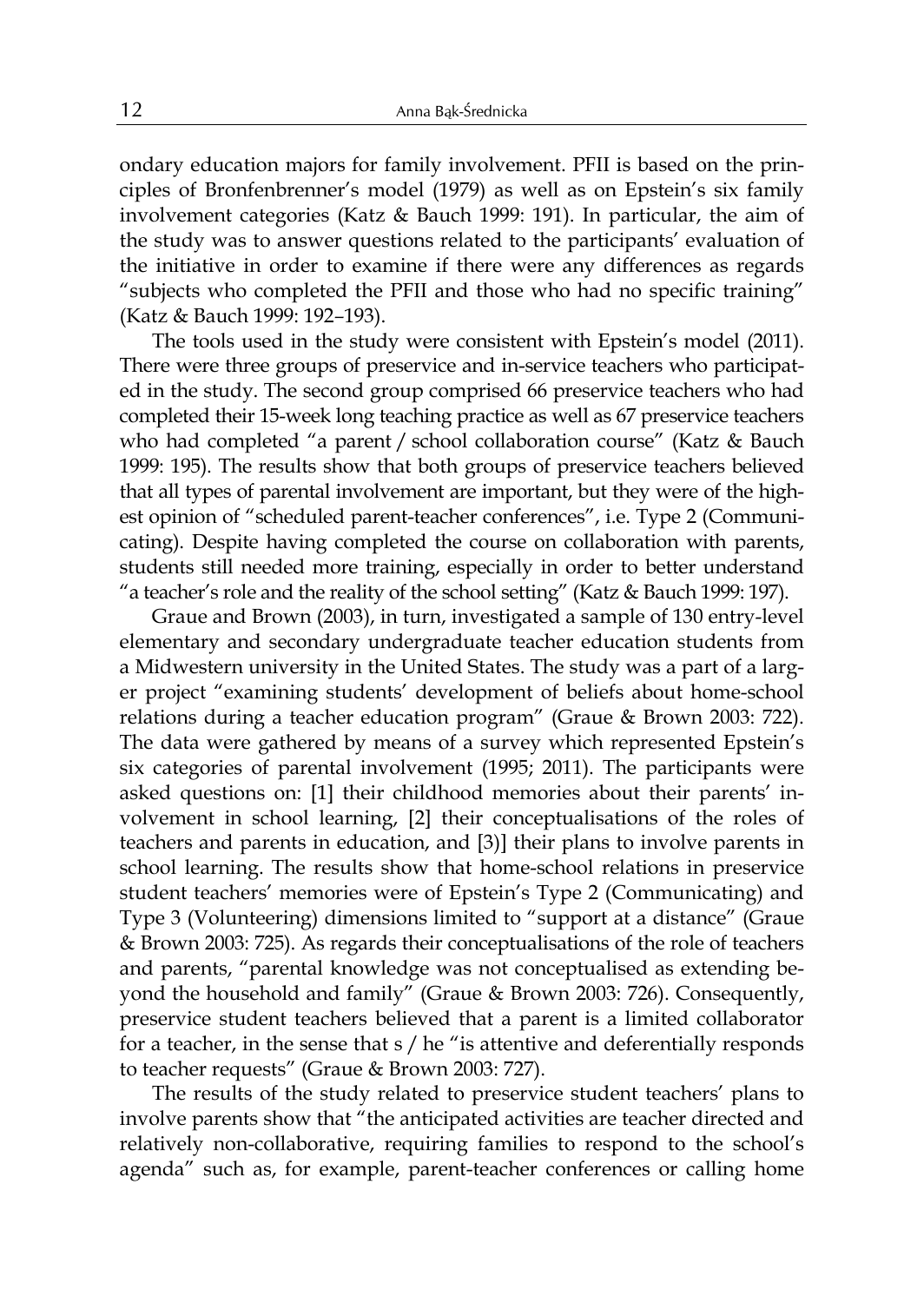rather than doing home visits (Graue & Brown 2003: 729). The results of the study suggest that teacher education programmes must address the issue "of working with families" and focus on "strategies for helping prospective teachers understand the rich potentials inherent in home-school relations" (Graue & Brown 2003: 731). According to Graue and Brown (2003), school placements should not be "focused on what is happening within the four walls of a classroom" but should also show preservice student teachers "less formal educational contexts", as well as involve them in school placements related to "case-based teaching" (Graue & Brown 2003: 733*–*734).

Uludag (2008) undertook a study including a sample of 223 elementary preservice student teachers from a university in a south-eastern region of the United States. The aim of the study was to depict how the future teachers viewed the topic of parental involvement (Uludag 2008: 811). The data were gathered by means of a questionnaire which was an adapted version of The Parental Involvement Questionnaire developed by Epstein and Dauber (1989), and which consisted of "82 Likert-type scale items, 6 open ended questions, and 10 demographic questions" (Uludag 2008: 811). The results show that all preservice student teachers had a positive attitude towards all types of involvement (Uludag 2008: 12). However, they held the opinion that Epstein's Type 2 dimension (Communicating) is the most important, whereas Epstein's Type 5 dimension (parent involvement in decision-making roles) is the least important type of family-school collaboration. Notably, the subjects' opinions about their parental involvement strategies improved with time thanks to lectures, workshops, observations of parent-teacher conferences and school placements (Uludag 2008: 816).

Some interesting conclusions come also from Lindberg (2014), who conducted research on 520 preservice primary teachers as well as students of different faculties at universities in Turkey, who had participated in various courses on parental involvement. The tool used was an adapted version of the "Parent Involvement Survey" developed by Epstein and Dauber (1989). The modified version of the instrument had six dimensions: "1) Basic obligations of parents; 2) Basic obligations of schools; 3) Parent involvement in the schools; 4) Parent involvement in learning activities at home; 5) Parent involvement in decision-making roles; and 6) Parent involvement in general" (Lindberg 2014: 1354). The aim of the study was to answer questions related to the participants' views on "parent involvement subjects in the teacher training process" and "the current parent involvement practices in schools" (Lindberg 2014: 1353).

The results show that all respondents, regardless of the teacher education programs which they were involved in, had positive opinions about the varied types of parental engagement (Lindberg 2014: 1355). The most favorable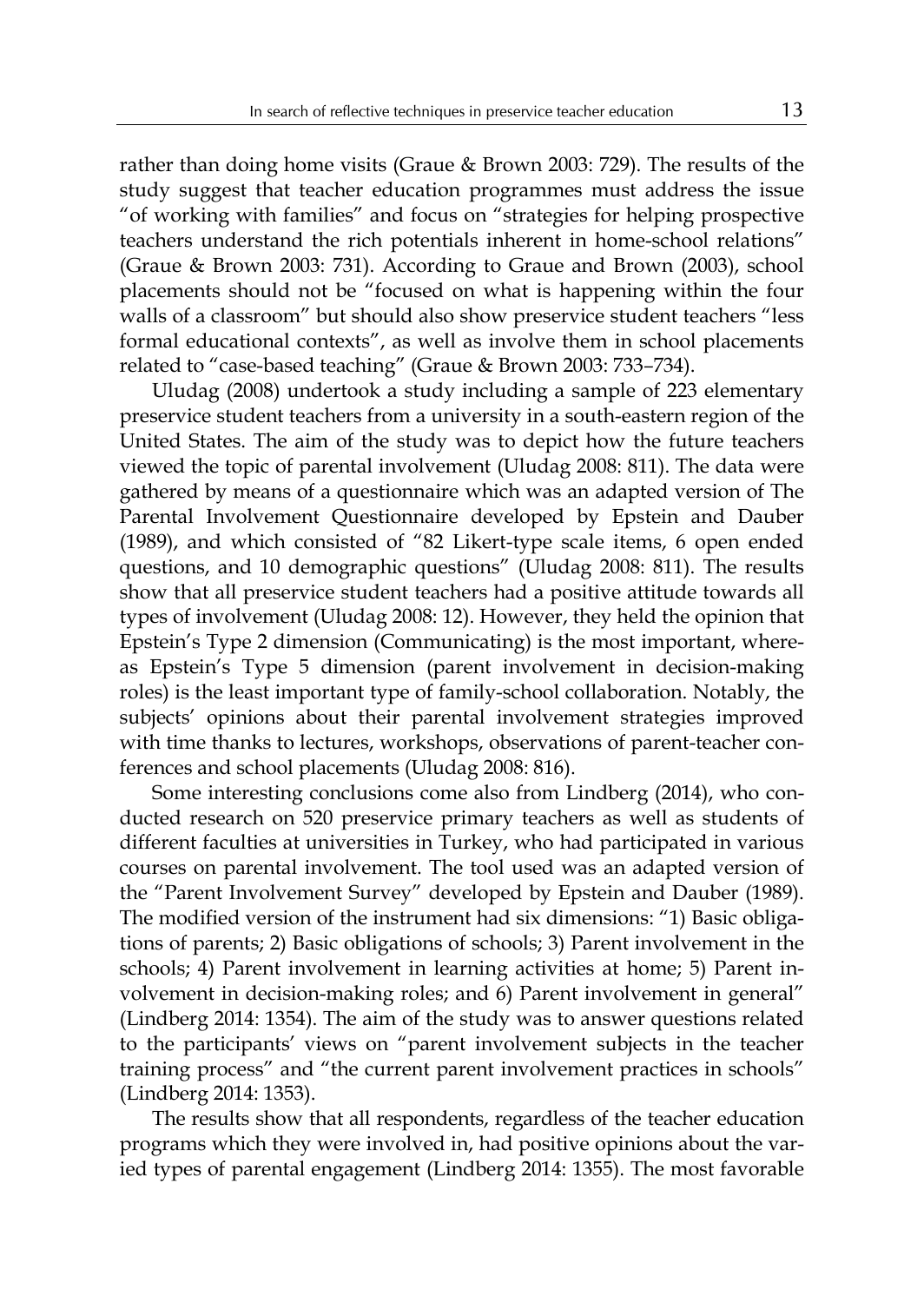type was "Basic Obligations of Parents", i.e. Type 2 (Communication), whereas the least favorable was Type 3 (Volunteering) (Lindberg 2014: 1357). The respondents were of the opinion that "parent involvement practices of schools and teachers were generally inadequate", mainly due to teacher-related obstacles, i.e. "unwillingness of family intervention", or family-related obstacles, i.e. their "low levels of education" (Lindberg 2014: 1357).

Brown, Harris, Jacobson and Trotti (2014) carried out quasi-experimental research at four universities in the USA whose aim was to examine the impact of Parent Teacher Education Curriculum, a Web-based Parent Teacher Education Connection (PTE Connect) curriculum, on preservice teachers' attitudes and knowledge regarding family involvement. The curriculum was also based on Epstein's model (Epstein 2001 after Brown et al. 2014: 134) in the form of six web-based modules. The participants were 1,658 candidates for teachers at primary and secondary levels in many subjects. The impact of the courses on the participants was measured by the Attitude Towards Parent Involvement Survey, designed by Epstein, Connors-Tadros, and Salinas (1993) (Brown et al. 2014: 142). The respondents chose options 1–4 on the Likert scale. The thirty survey items were divided into two parts. In part one, the respondents were asked "to rate the importance of parent involvement activities teachers use with students", whereas in part two they were asked "to rate the importance of parent involvement activities they feel parents of children in their classrooms should employ" (Brown et al. 2014: 142). The attitudes were grouped into three factors: Factor I: preservice teachers' attitudes towards partnership with parents, Factor II: preservice teachers' attitudes towards designing activities for parental involvement in children's learning, as well as Factor III: preservice teachers' attitudes towards the importance of parental engagement in activities within local community and school (Brown et al. 2014: 142). The participants completed the survey three times: at the beginning of the project, after completion of each module and then after each semester. As reported, there was a significant improvement in knowledge and attitudes between pre- and post-test scores for all six assessments (Brown et al. 2014: 144, 146). The respondents had the highest opinion of teacher responsibilities as regards contacting parents with problems (Type 2 Communicating), as well as parents responsibilities related to parental participation in committees and organizations (Type 3 Volunteering).

Bąk-Średnicka (2018) carried out a study on a group of 61 language teachers at a university in Poland, who had completed their teaching practice. Overall, the study related to preservice teachers' attitudes towards parental involvement whose aim was to find answers to the following questions: "(1) what are preservice language teachers' opinions about the most and the least important types of family-school involvement? (2) are there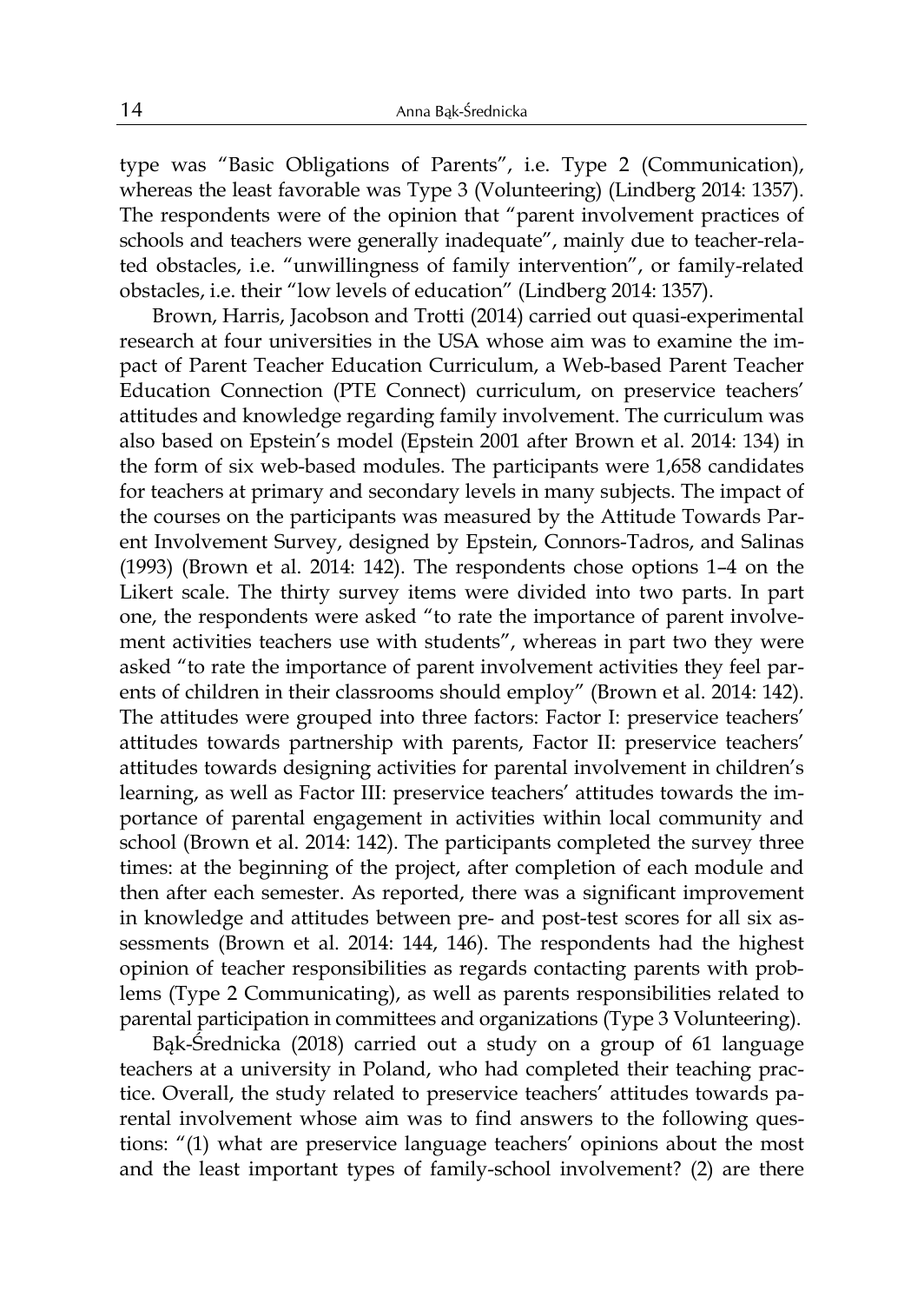any statistically relevant associations between the preservice language teachers' opinions about the most important type of parent-teacher partnership and their direct contacts with parents during [their] practicum?" (2018: 55). The data were gathered by means of a questionnaire based on Epstein's model (2011) and pertained to the six types of involvement and two additional types i.e. Type 7 – Parents observing lessons and Type 8 – Home visits by teachers (Śliwerski 2001). The first part of the questionnaire consisted of the eight types of family-school collaboration where the participants expressed their opinions using the Likert scale, whereas the second part of the questionnaire included two questions related to teaching practice: (1) did you have any direct contact with parents during your pedagogic and didactic practice? (2) if you had direct contact with parents during your pedagogic and didactic practice, briefly describe what kind of contact you had" (Bąk-Średnicka 2018: 56). The results reveal that "there was a statistically significant difference between the group of subjects who had direct contact with parents during their teaching practice of Type 2 – *Communicating* and/or Type 3 – *Volunteering* and the group of subjects who did not have such contact" (Bąk-Średnicka 2018: 57). In particular, those preservice teachers who had direct contact with parents only of Type 2 (Communicating) were of the opinion that the most important type of family-school collaboration is of Type 4 (Learning at home) (see a pilot study by Bąk-Średnicka 2017). In turn, those participants who had direct contact with parents of Type 2 (Communicating) and of Type 3 (Volunteering) were of the highest opinion of the four

types of collaboration, i.e. Type 2 (Communicating), Type 6 (Collaborating with the Community), Type 7 (Parents observing lessons), and Type 8 (Home visits by teachers). The findings correlate with those studies which show that "the more often teachers interact with parents, the more positive are their attitudes about parent involvement and listening to parent input" (Epstein 1983; Becker & Epstein 1982, after Katz & Bauch 1999: 189).

The findings presented so far reveal that Type 2 (Communication) dimension in Epstein's social model of parental involvement dominates prospective teachers' expectations about parent-teacher collaboration.

# **4. THE BUILDING OF PRESERVICE TEACHERS' CRITICAL REFLECTIVITY RELATING TO THE PERSPECTIVE OF PARENTS: CASE-BASED TEACHING**

Case-based teaching is used in the process of educating prospective teachers (Allen, 1994; 1995, after Sudzina 1997: 204–205). A case study provides future teachers with a variety of real-life contexts which have to be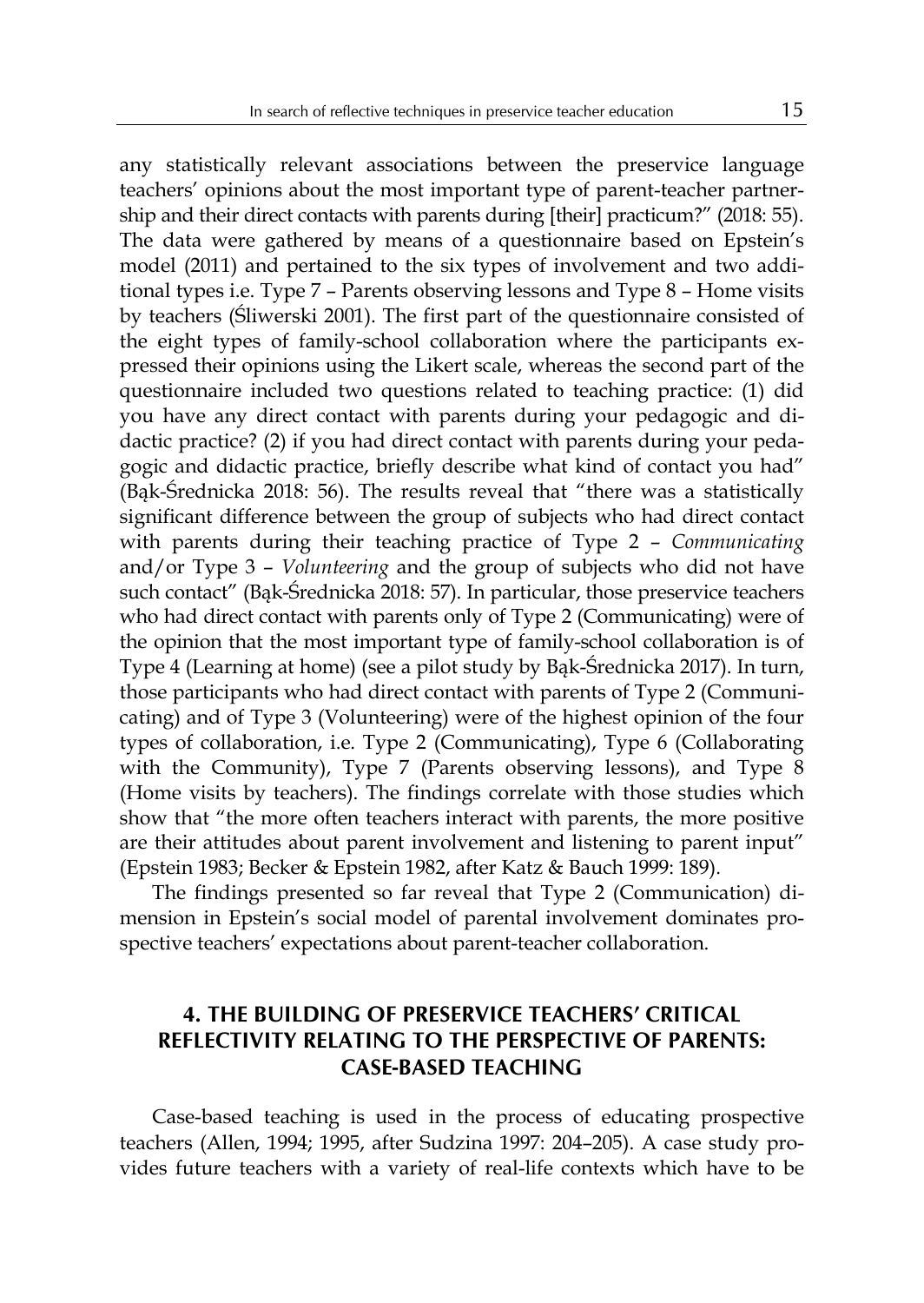approached by the application of "a constructivist problem-based approach to learning" (Sudzina 1997: 199). In the constructivist perspective, preservice teachers construct their knowledge and deeper understanding of "a multilayered case of a classroom dilemma" by in-depth discussions and dialogues (Sudzina 1997: 201, 204). Sudzina suggests that the role of the supervisor here is to accommodate constructive feedback to the individual differences in learning (Sudzina 1997: 203). Such a case-based teaching can lead to "clearer, more elaborate understandings of issues (Levin 1995), as well as encourage preservice teachers' cognitive growth" (Sudzina 1997: 205; Llinares & Valls 2009: 248). Therefore, in what follows the paper describes the cases of three prospective EFL teachers involved in the process of preparing small scale empirical projects related to the perspective of parents. They submitted them in partial fulfilment of the requirements for a licentiate (bachelor's) degree. The aim of this study is to examine whether the engagement in such long-term and complex enterprises can develop prospective teachers' deeper understanding of the important role of various types of parent involvement practices. This aim corresponds with the theoretical part of the paper, where the evidence-based sources report the importance of multilevel partnerships in reducing parental stereotyping by preservice teachers (e.g. Williams & Chavkin 1989; Greenberg 1989; Swick & McKnight 1989, after McBride 1991: 14; Jones & Blendinger 1994; Morris & Taylor 1998; Epstein 1983; Becker & Epstein 1982, after Katz & Bauch 1999: 189; Levin 1999; Evans-Schilling 1999; Graue & Brown 2003; Baum & McMurray- -Schwarz 2004; Uludag 2008; Ellis 2011; Foote et al. 2013; Morris, Taylor, Knight & Wasson 1996; Tichenor 1997, after Bown et al. 2014: 137; Epstein 2005; Hoover-Dempsey et al. 2002, after Lindberg 2014: 1359; de Bruïne et al. 2014; Bąk-Średnicka 2018). The participants' opinions were analysed by using a questionnaire based on Epstein's model of parental involvement (2011).

#### **4.1. Research questions and instruments**

There are several questions which are raised in order to examine whether the process of carrying out long-term small-scale parent-related projects helped prospective ELT teachers gradually understand the importance of various types of parental involvement.

1. What is the preservice ELT teachers' (henceforth PSTs') overall experience (if any) as language teachers and parental status?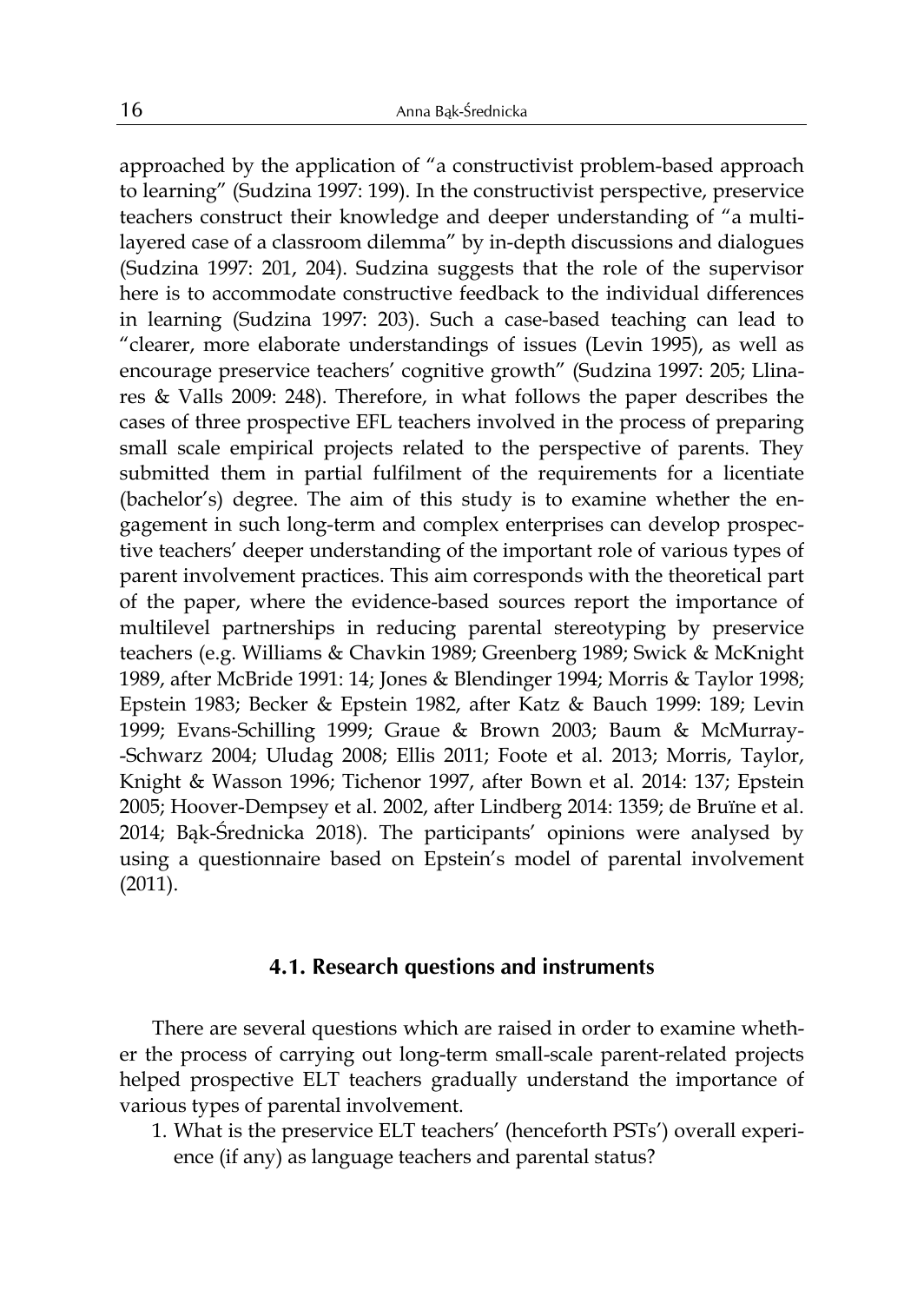- 2. What was the PSTs' direct inspiration for parent-related topics of their small scale empirical projects related to the perspective of parents?
- 3. How was the inspiration related to the context of the acquisition of data for the PSTs' small scale empirical projects related to the perspective of parents?
- 4. How many sites of pedagogical activities (i.e. teachers, pupils, parents, pedagogues, psychologists etc.) were involved in the PSTs' small scale empirical projects related to the perspective of parents?
- 5. What were the tools and participants used in the PSTs' small scale empirical projects related to the perspective of parents?

To answer questions 1–5, there were used tools such as: (1) unstructured interviews, face-to-face conversations, email messages, as well as constructive dialogues with PSTs, (2) lesson observations, (3) analyses of documents such as practicum reports and small scale empirical projects at all stages of their writing were used. The process of carrying out the projects lasted over nine months and was supervised by the author of this paper.

6. What were the PSTs' opinions about the eight types of family involvement after completing their PSTs' small scale empirical projects related to the perspective of parents?

To answer this question, a questionnaire based on Epstein's model (2011) was used. All ex-trainees were routinely asked to fill out this questionnaire (see Bąk-Średnicka 2017; 2018). It consists of two parts. In part one, PSTs expressed their opinions regarding the importance of the eight types of parent-teacher collaboration using a four-point Likert scale: *unimportant*, *rather unimportant*, *important*, *very important*. This part represented a modified version of Epstein's Six Types of Involvement and involved eight types of potential school-family contacts in total, including: Type 1 (Parenting), Type 2 (Communicating), Type 3 (Volunteering), Type 4 (Learning at Home), Type 5 (Decision Making), Type 6 (Collaborating with the Community), Type 7 (Parents observing lessons)<sup>8</sup>, and Type 8 (Home visits by teachers)<sup>9</sup>. Part two consisted of two open-ended questions that referred to PSTs' experience regarding contact with parents during the practicum (if applicable)<sup>10</sup>: (1) Which types of parent-teacher collaboration did you observe during your pedagogic and didactic practice? and (2) Did you have any direct contacts with parents during your pedagogic and didactic practice? If yes, describe briefly what type of contacts you had.

7. How do the answers to questions 1–6 relate to one another?

<sup>8</sup> Cf. Śliwerski (2001).

<sup>9</sup> Cf. Śliwerski (2001).

<sup>&</sup>lt;sup>10</sup> Two PSTs were already practicing teachers and were exempt from practicum.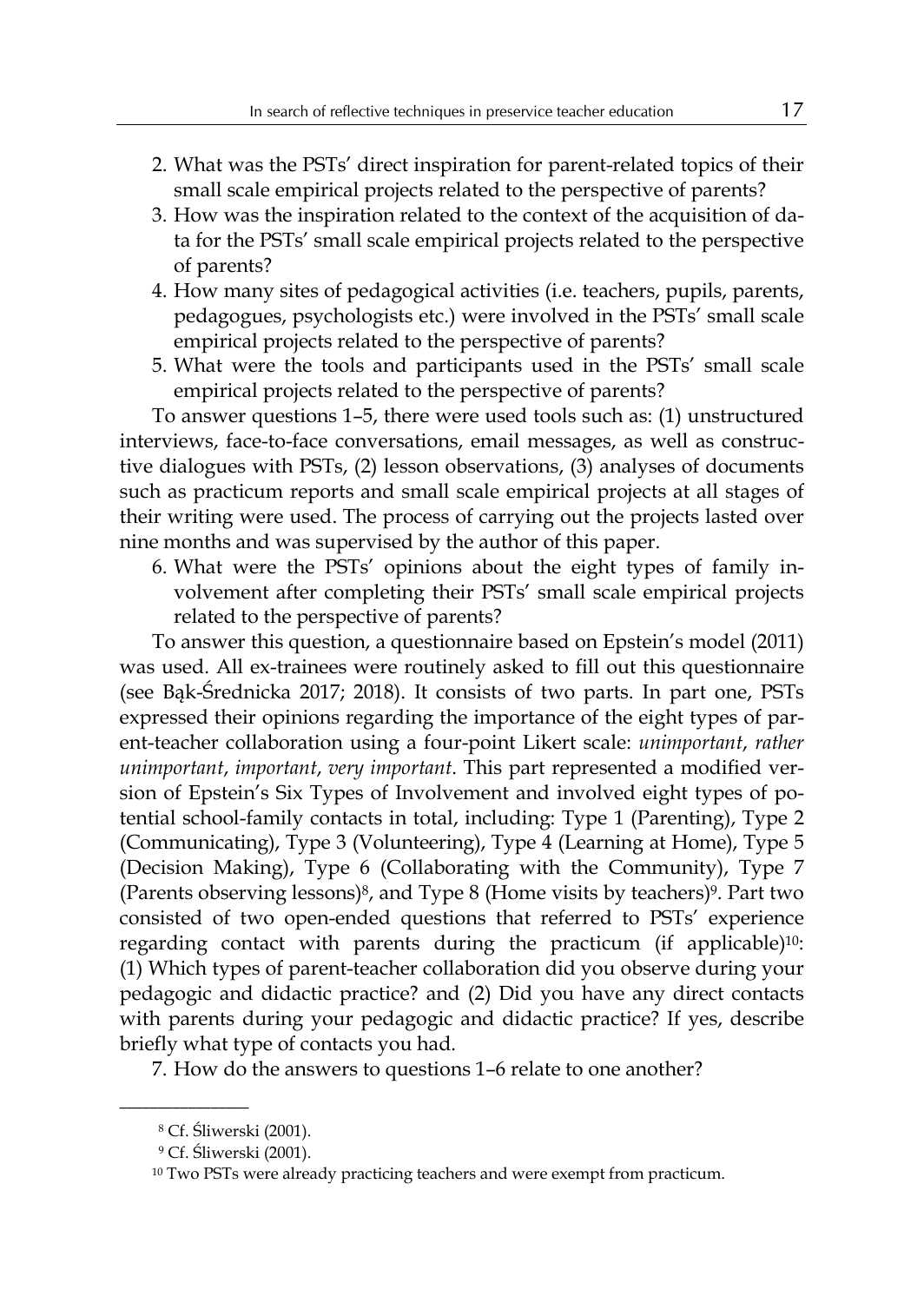#### **4.2. Participants (cases)**

The three PSTs were taking an ELT diploma seminar at The State School of Higher Education in Sandomierz (now a branch campus of the Jan Kochanowski University in Kielce) in the academic year 2015/2016. The three participants were females in their late twenties and mid-thirties. In the paper, they are addressed as PST1, PST2, and PST3.

#### **4.3. Results**

#### 4.3.1. Question 1

PST1 was a prospective teacher in her late twenties with no previous teaching experience. She was a mother of a 9-year-old boy. PST2 was a preprimary and primary contract teacher in her late twenties with five years of experience, including three years teaching English to young learners. PST3, in turn, was a teacher of German with 15 years of experience and a prospective teacher of English. She had just started teaching English in a primary school. She was the mother of two pre-school girls.

#### 4.3.2. Question 2

PST1 found inspiration for her parent-related topic, related to the educational values of language games, in teaching practice. PST2 drew her inspiration from her workplace, i.e. nursery school and the primary school where she worked as an early education English teacher. PST3's small scale project was dictated by her interests in better understanding the process of the first and second language acquisition in her children. In particular, it was inspired by a homework assignment based on recording language samples of her daughters, aged at that time 3 and 5, as each of them looked at a picture book, *Frog, where are you?*, by Mercer Mayer (1969) and comparing the two samples from the phonological, lexical, syntactical and pragmatic perspective.

#### 4.3.3. Question 3

The project conducted by PST1 was built in the context of her teaching practice. PST2 used the context of her workplace to carry out her project, whereas PST3 used CHILDES database<sup>11</sup> in order to gather data for her study.

<sup>11</sup> http://childes.talkbank.org/browser/index.php?url=Frogs/English-Slobin/04/04a.cha. [access: 1.06.2016].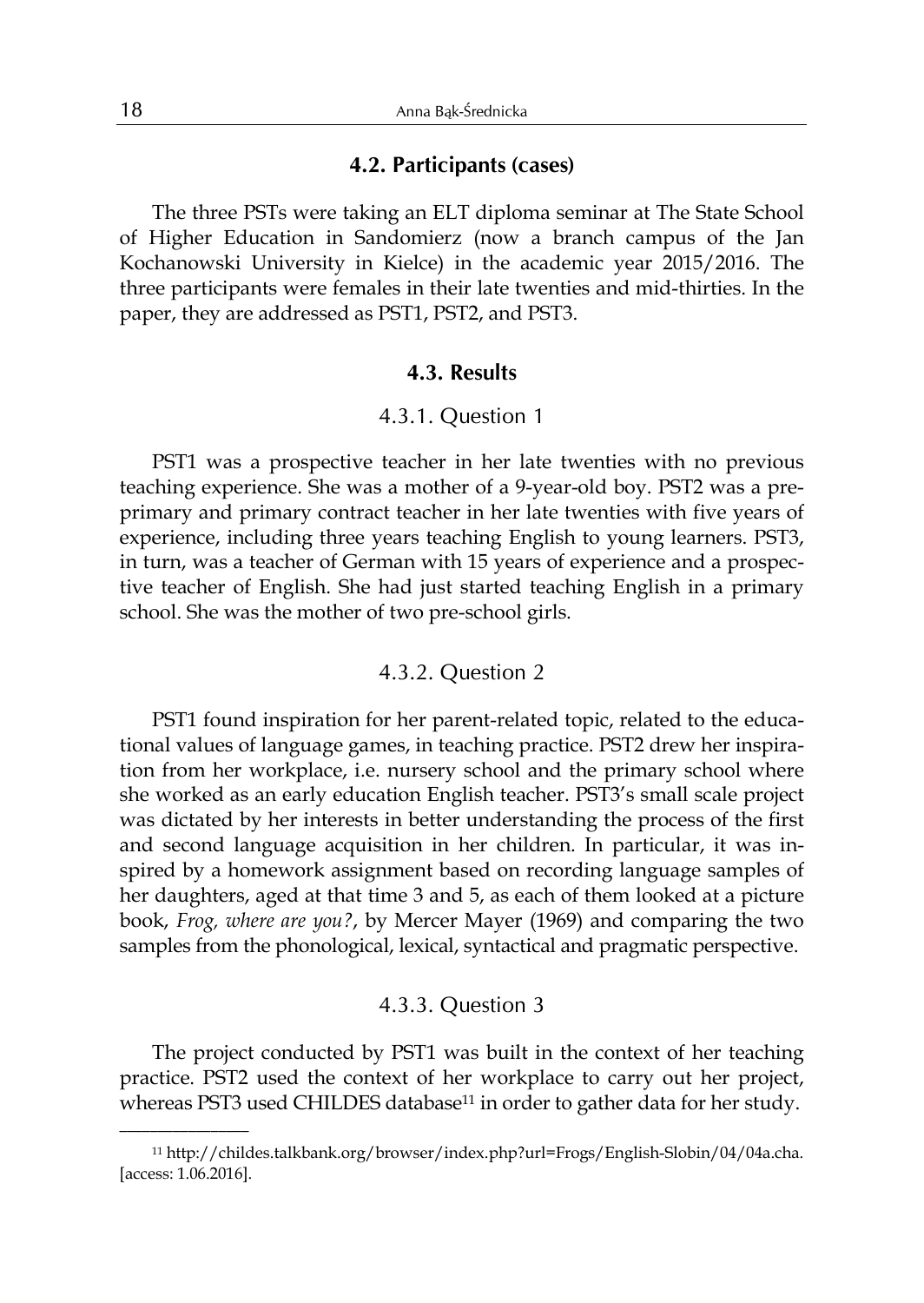#### 4.3.4. Question 4

In the case of PST1, her project involved three groups of subjects, i.e. an English teacher (and her school mentor in one), a class of 27 English language primary pupils, as well as their parents. PST2 engaged in her study 25 parents whose children attended the nursery school and the primary school where she worked as the children's English teacher. The materials for analysis conducted by PST3 were two narrations in English and German of the wordless story *Frog, where are you?* by two children under the age of four.

#### 4.3.5. Question 5

The PSTs used the following tools:

- PST1 two questionnaires (for pupils and for their parents), based on McFarlane, Sparrowhawk and Heald (2002).
- PST2 a questionnaire for parents based on Martínez, Raquel-Amaya; Rosario Martínez; Ma Henar Pérez (2004).
- PST3 the analysis and synthesis of the materials based on Slobin (1991).

#### 4.3.6. Question 6

At the end of the process of conducting their small scale projects, the PSTs filled out a questionnaire addressed to all student teachers who had completed their studies.

#### *The case of PST1*

PST1 completed the two parts of the questionnaire since she had undergone school placement. As regards the first part, she agreed that Epstein's Type 2 (Communicating), Type 3 (Volunteering), Type 4 (Learning at Home) and Type 5 (Decision Making) dimensions were very important, whereas Type 1 (Parenting) and Type 6 (Collaborating with the Community) were important. What is more, she stated that Type 7 (Parents Observing Lessons) was rather unimportant. In the second part of the questionnaire, PST1 answered two open-ended questions about her (in)direct contact with parents during her school placement where she reported that she had indirect contact with parents (observation) of Type 2 (Communicating) and Type 3 (Volunteering). In practice, she contacted parents to inform them about their children's academic achievements, as well as collaborated with parents during school events. The above findings overlap with the study by Bąk-Średnicka (2018), which revealed that those trainees who had contacted parents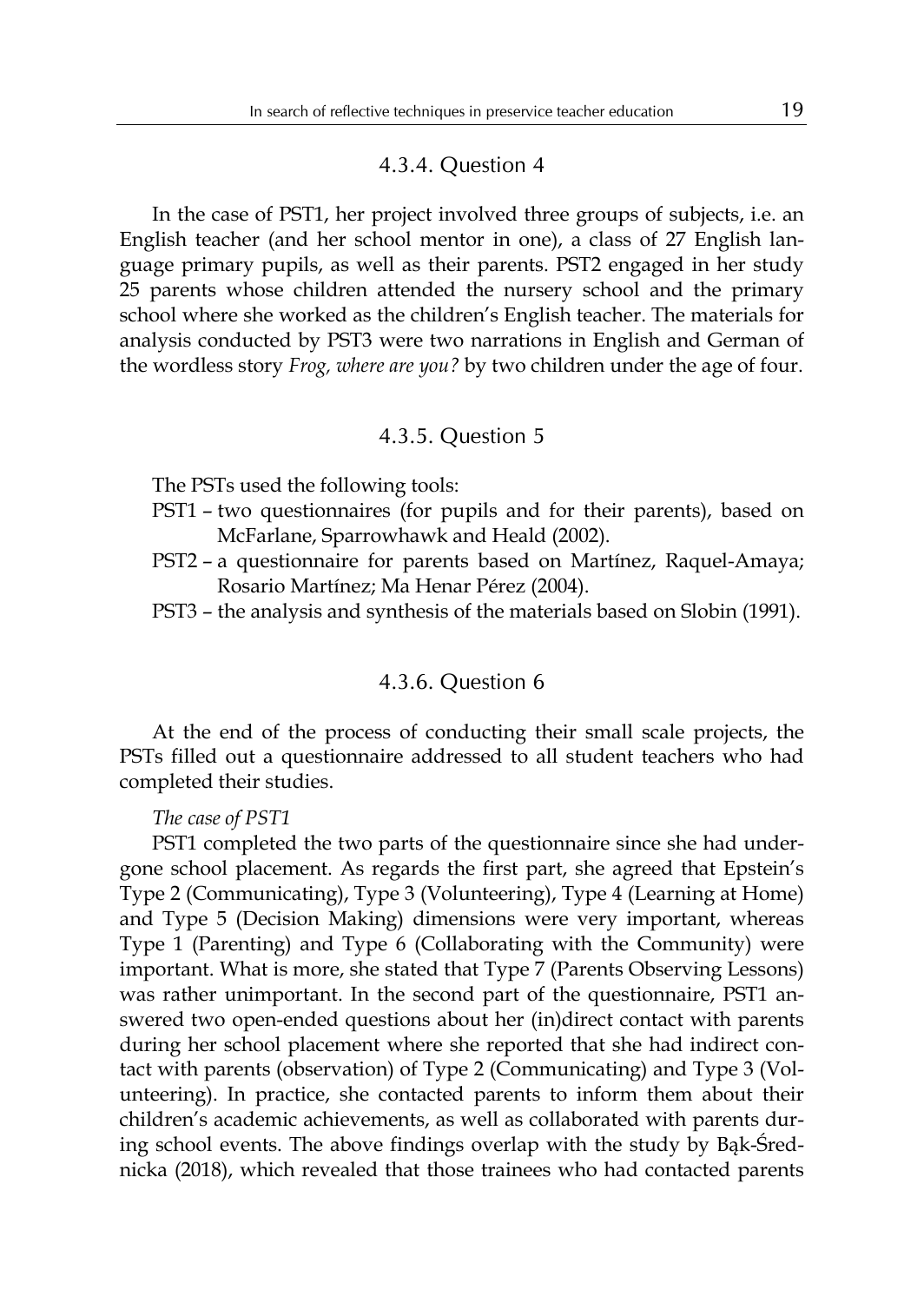directly by means of activities within Type 2 (Communicating) and Type 3 (Volunteering) showed preferences for contact of Type 2 (Communicating), Type 6 (Collaborating with the Community), Type 7 (Parents observing lessons), and Type 8 (Home visits by teachers).

#### *The case of PST2*

PST2 opted for Epstein's Type 2, Type 3 and Type 4 dimensions as very important. She was of the opinion that Type 1, Type 5, Type 6 are important, and that Type 7 and Type 8 are rather unimportant types of collaboration.

#### *The case of PST3*

In the opinion of PST3, all Types of Involvement are either important, i.e. Type 1, Type 5, Type 6, Type 7, type 8 or very important, i.e. Type 2, Type 3, and Type 4.

#### 4.3.7. Question 7

The overall results of the study are that the PSTs believe that familyschool partnership should be based on Epstein's 1–6 Types of contact. Only PST3, with more than a decade of teaching experience, believes that contact of Type 7 (Parents observing lessons) and Type 8 (Teachers visiting homes of their pupils) is important. PST2, in turn, distanced herself from Type 7 and Type 8. Likewise, PST1 disagrees that Type 7 is of any importance. On the other hand, PST1 thinks that four types (Type 2, Type 3, Type 4, and Type 5) are very important, whereas her more experienced counterparts chose three

| Participants<br>(cases) | <b>Teaching</b><br>experience<br>(in years) | Inspiration and<br>source of data<br>for analysis | Subjects in-<br>volved in the<br>project | Tools used to<br>gather data                   | (Rather) unim-<br>portant types | (Very)<br>important types<br>of collaboration of collaboration |
|-------------------------|---------------------------------------------|---------------------------------------------------|------------------------------------------|------------------------------------------------|---------------------------------|----------------------------------------------------------------|
| PST <sub>1</sub>        | none                                        | school place-<br>ment                             | ELT teacher,                             | interview,<br>pupils, parents 2 questionnaires | Type 7                          | Type 1, 2, 3, 4, 5,<br>6.8                                     |
| PST <sub>2</sub>        | 5                                           | workplace                                         | ELT teacher,<br>parents                  | questionnaire                                  | Type $7, 8$                     | Type 1, 2, 3, 4, 5, 6                                          |
| PST <sub>3</sub>        | 15                                          | family                                            | 2 children                               | CHILDES data-<br>base                          |                                 | Type 1, 2, 3, 4, 5,<br>6, 7, 8                                 |

**Table 1.** Specifications related to the participants (cases) in the study

Eight types of parental involvement: Type 1: Parenting, Type 2: Communicating, Type 3: Volunteering, Type 4: Learning at Home, Type 5: Decision Making, Type 6: Collaborating with the Community, Type 7: Parents Observing Lessons, Type 8: Home Visits. PSTs expressed their opinions about the importance of the 8 Types of involvement using the four-point Likert scale with responses ranging from: *unimportant*, *rather unimportant*, *important*, *very important*. In this table the responses are grouped into two options, i.e. (*rather) unimportant and (very) important*.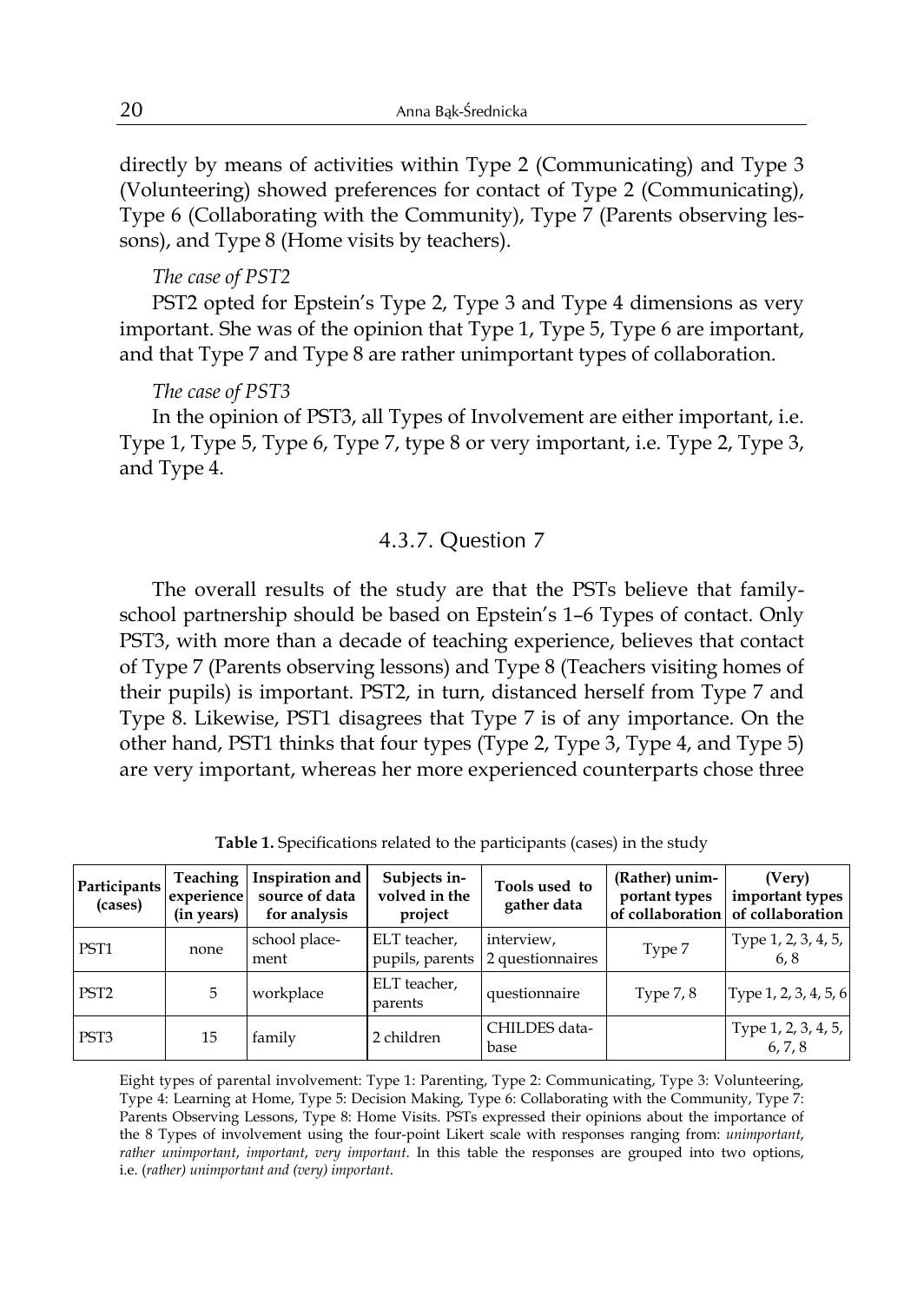identical types as very important (Type 2 – Communication, Type 3 – Volunteering, and Type 4 – Learning at home).

We can conclude that all three PSTs strongly agree that these three abovementioned types are very important for the success of family-school collaboration. The detailed specification referring to questions 1–6 is shown in Table 1.

#### **5. CONCLUSION**

The study portrays three preservice teachers at different stages of their professional growth. As a practicum coordinator and a supervisor of ELT methodology seminar projects, the author has striven to provide each seminar student with a personalized framework built into their school placements or workplace. In this context, which is a minefield of problems, preservice student teachers can gain new experience and new perspectives by means of solving such real-life problems through the application of research methods (e.g. Sudzina 1997). The process of carrying out the small scale projects was a successful reflective technique of improving the PSTs' deeper understanding of the significance of a variety of contact with family. However, the professional growth of PST1 shows that "reflectivity is not an automatically developed quality" (Gabryś-Barker 2012: 73). She improved her organizational skills and succeeded in distributing, gathering and analyzing opinions from all her respondents. At the same time, she avoided involvement in discussions about the results of her study and the application of new findings into her teaching at school. She had a tendency to perceive classroom problems on the level of practical judgement and her pedagogical skills were mechanical and schematic in nature. PST1 recognized her practicum as the natural context for conducting her triangulated diploma project, but her main motivation for completing it was external in nature.

PST2 was a beginning teacher. She preferred more traditional forms of contact with parents treating them with respect. She had limited confidence in them because, as she said, they had limited confidence in her. PST2 seems to fit well in the social portrait of a schoolteacher offered by Lortie (2002). According to Lortie, 'good parents' are viewed as "distant assistants" who "use their influence with their children to further classroom efforts" (Lortie 2002: 191, 201). Therefore, such teachers believe that the parental role should be largely confined to supporting them at home, rather than entering their 'territory', especially when uninvited. PST2 reported that when she wanted to distribute her questionnaire among parents, a few of them complained to her that some questions were 'tricky' and that she was probably trying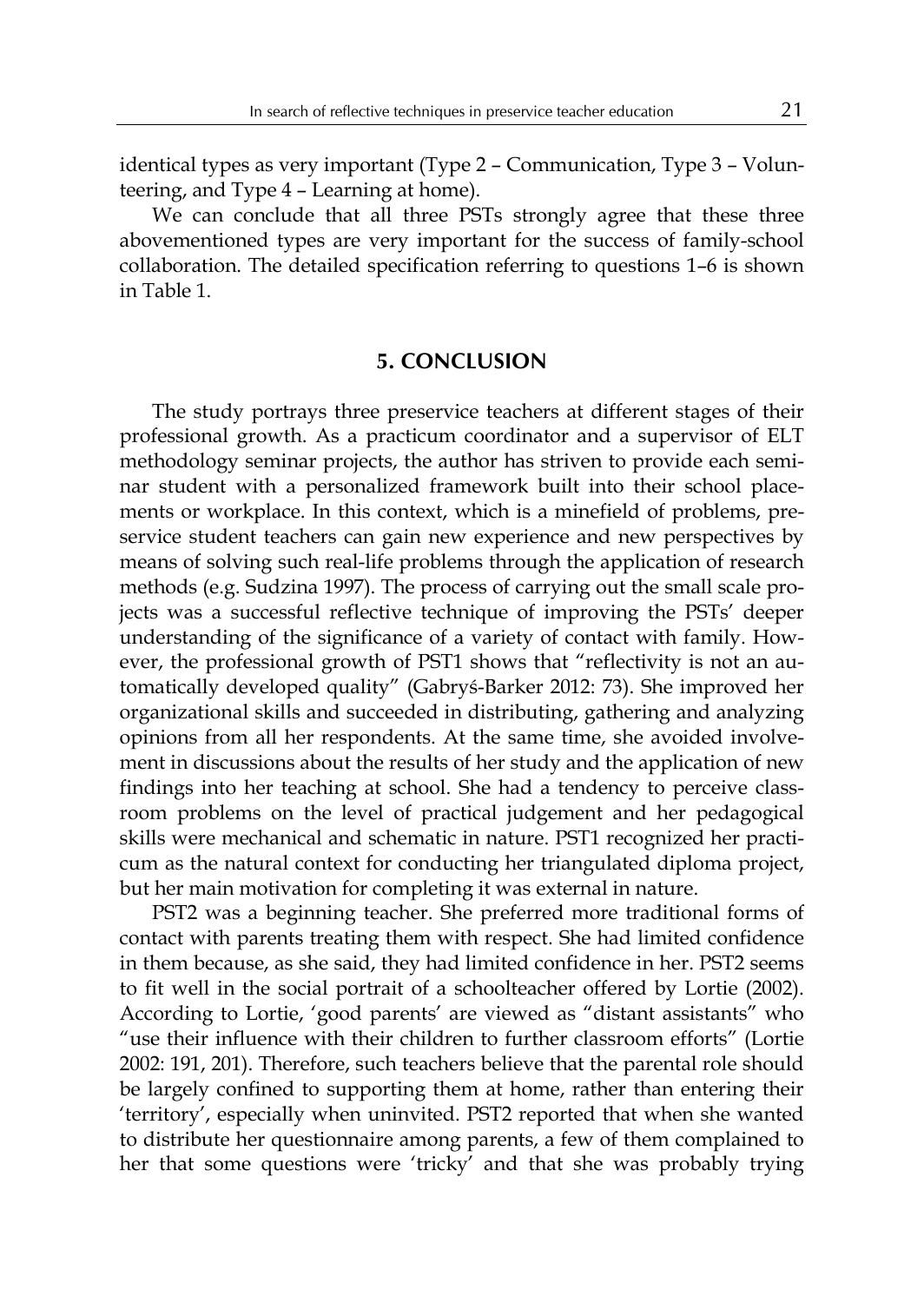to prise some information from them. Moreover, when asked in the questionnaire if their children had any problems with certain subjects at school, all parents but one claimed that they were satisfied with their children's academic results. At the same time, though, PST2 told her supervisor that many of her pupils did experience such problems. This example shows that both parents and the teacher were distanced. It is, however, worth noting that the process of writing her diploma project inspired her to introduce new forms of contact with parents, such as, for example, inviting a parent to present her profession and give a practical workshop for pupils. To sum up, PST2 needed an experienced teacher, a trusted mentor to encourage her to strive to establish and maintain more advanced relationships with parents and to go beyond handling problems in a safe, predictable way.

PST3, in turn, has already become a reflective practitioner ready to treat parents as partners. The choice of the topic of her project was intrinsically motivated since she intended to elaborate on data that could help her better understand the developmental stages of her children. To sum up, PST3 was a self-motivated teacher engaged in lifelong learning.

It is to be hoped that such thoroughly analysed case studies will contribute to better understanding of various tendencies in a group of students who are preparing to become primary school ELT teachers.

#### **REFERENCES**

- Banasiak, M. (2013). *Współpraca rodziców ze szkołą w kontekście reformy edukacji w Polsce.* Toruń: Wydawnictwo Naukowe Uniwersytetu Mikołaja Kopernika.
- Baum, A. C. / McMurray-Schwarz, P. (2004). Preservice teachers' beliefs about family involvement: Implications for teacher education. *Early Childhood Educational Journal, 32* (1), 57*–*61.
- Bąk-Średnicka, A*.* (2017). Preservice teachers' attitudes related to family involvement in light of their school placement experience. *Theory and Practice of Second Language Acquisition, 3* (2), 29–47.
- Bąk-Średnicka, A. (2018). Foreign language teacher education: School placements as a source of knowledge about parents as partners in the educational process. *The International Journal of Progressive Education, 14* (6), 51*–*60.
- Błaszczyk, K. (2014). Praktyki pedagogiczne obszary zaniedbane i możliwości doskonalenia. In: J. Piekarski / E. Cyrańska / B. Adamczyk (eds.), *Doskonalenie praktyk pedagogicznych – dyskusja* (pp. 123*–*141). Łódź: Wydawnictwo Uniwersytetu Łódzkiego.
- Bronfenbrenner, U. (1979). *The ecology of human development: Experiment by nature and design*. Cambridge, MA: Harvard University Press.
- Bronfenbrenner, U. (1993). Ecological models of human development. In: M. Gauvain, M. Cole (eds.), *Readings on the development of children*, 2nd ed*.* (pp. 37*–*43). New York: Freeman.
- Brown, A. L. / Harris, M. / Jackobson, A. / Trotti, J. (2014). Parent teacher education connection: Preparing preservice teachers for family engagement. *The Teacher Educator, 49*, 133–151.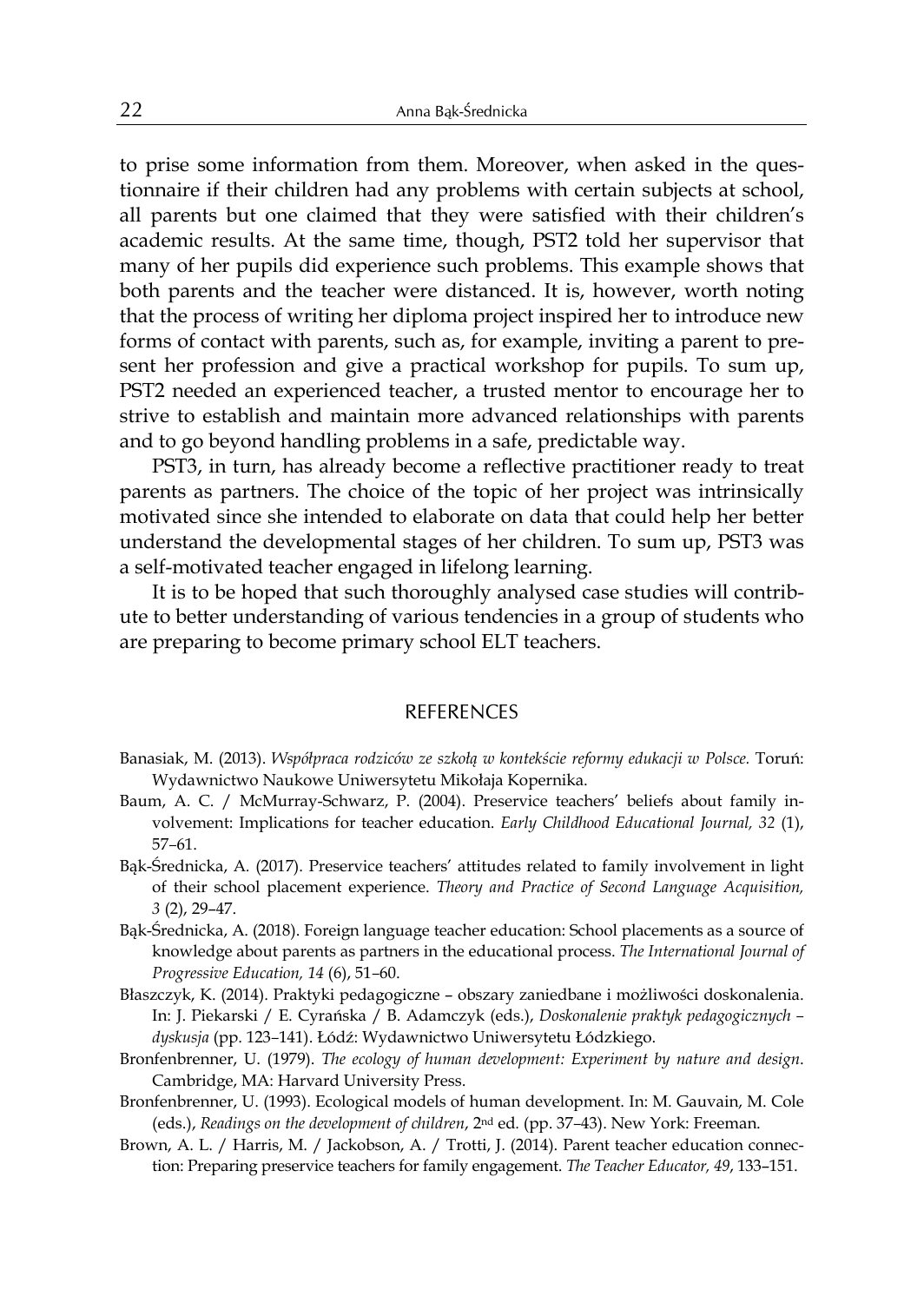- de Bruïne, E. J. / Willemse, M. T. / D'Haem, J. / Griswold, P. / Vloeberghs, L. / van Eynde, S. (2014). Preparing teacher candidates for family-school partnerships. *European Journal of Teacher Education, 37* (4), 409–425.
- Ellis, D. M. (2012). Preparing pre-service teachers to engage families in their child(ren)'s education. A case study of Oregon's teacher education programs. Portland State University Executive MPA Capstone Project. Portland: Portland State University.
- Epstein, J. L. (2011). *School, family, and community partnerships*, 2nd ed. Boulder: Westview Press.
- Evans-Schilling, D. (1999). Preparing educational leaders to work effectively with families: The parent power project. In: M. S. Ammon (ed.), *Joining hands: Preparing teachers to make meaningful home-school connections* (pp. 101*–*121). Sacramento, CA: California Department of Education.
- Foote, M. Q. / McDuffie, A. R. / Turner, E. E. / Aguirre, J. M. / Bartell, T. G. / Drake, C. (2013). Orientations of prospective teachers toward students' family and community. *Teaching and Teacher Education, 35*, 126*–*136.
- Gabryś-Barker, D. (2012). *Reflectivity in pre-service teacher education. A survey of theory and practice.* Katowice: Wydawnictwo Uniwersytetu Śląskiego.
- Gołębniak, B. D. / Krzychała, S. (2015). Akademickie kształcenie nauczycieli w Polsce raport z badań. *Rocznik Pedagogiczny, 38*, 97*–*112.
- Graue, E. / Brown, C. P. (2003). Pre-service teachers' notions of families and schooling. *Teaching and Teacher Education, 19* (7), 719*–*735.
- Green, C. L. / Walker, J. M. T. / Hoover-Dempsey, K. V. / Sandler, H. M. (2007). Parents' motivations for involvement in children's education: An empirical test of a theoretical model of parental involvement. *Journal of Educational Psychology, 99* (3), 532*–*554.
- Jones, L. T. / Blendinger, J. (1994). New beginnings: Preparing future teachers to work with diverse families. *Action in Teacher Education, XVI* (3), 79*–*86.
- Katz, L. / Bauch J. P. (1999). The Peabody Involvement Initiative: Preparing preservice teachers for school collaboration. *School Community Journal, 9* (1), 185*–*204.
- Levin, P. F. (1999). Preparing teachers to connect home and school: Learning about the sociocultural contexts of teaching and learning. In: M. S. Ammon (ed.), *Joining hands: Preparing teachers to make meaningful home-school connections* (pp. 60*–*78). Sacramento, CA: California Department of Education.
- Lindberg, E. N. (2014). Final year faculty of education students' views concerning parent involvement *Educational Sciences: Theory & Practice*, *14* (4), 1352*–*1361.
- Llinares, S. / Valls, J. (2009). The building of pre-service primary teachers' knowledge of mathematics teaching: Interaction and online video case studies. *Instructional Science: An International Journal of the Learning Sciences, 37*, 247–271.
- Lortie, D. C. (2002). *School teacher. A sociological study*, 2nd ed. Chicago: Chicago University Press.
- McBride, B. A. (1991). Preservice teachers' attitude toward parental involvement. *Teacher Education Quarterly, 18* (4), 57*–*67.
- McFarlane, A. / Sparrowhawk, A. / Heald, Y. (2002). *Report on the educational use of games.*  Cambridge: Shelford Studio TEEM.
- Martínez, R.-A. / Martínez, R. / Pérez, M. H. (2004). Children's school assessment: Implications for family-school partnership. *International Journal of Educational Research, 41*, 24*–*39.
- Morris, V. G. / Taylor, S. I. (1998). Alleviating barriers to family involvement in education: The role of teacher education. *Teaching and Teacher Education, 14* (2), 219*–*231.
- Rokita-Jaśkow, J. (2013). *Foreign language learning at pre-primary level. Parental aspirations and educational practice.* Kraków: Wydawnictwo Naukowe Uniwersytetu Pedagogicznego.